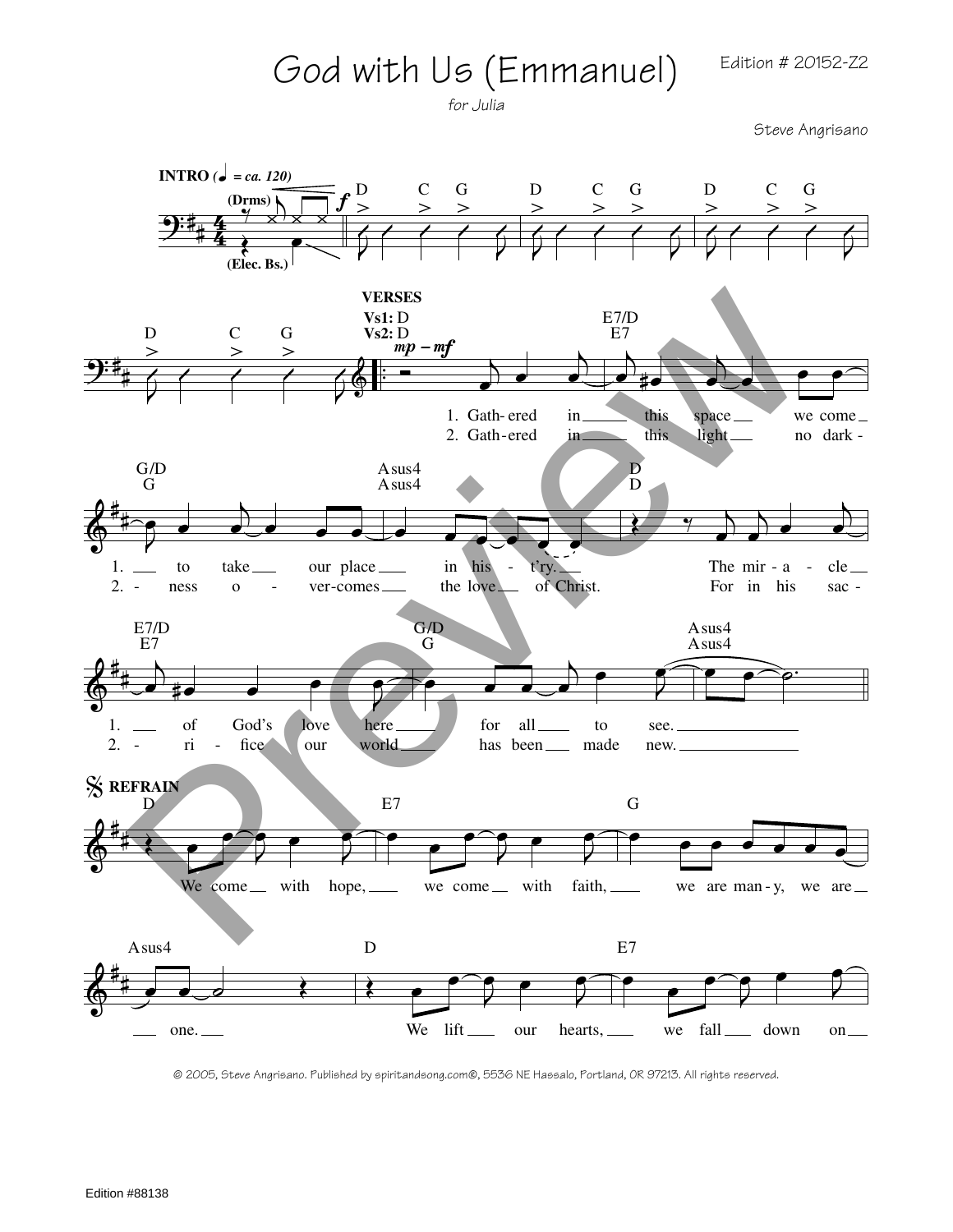## GOD WITH US (EMMANUEL), pg. 2 of 3



Edition # 20152-Z2